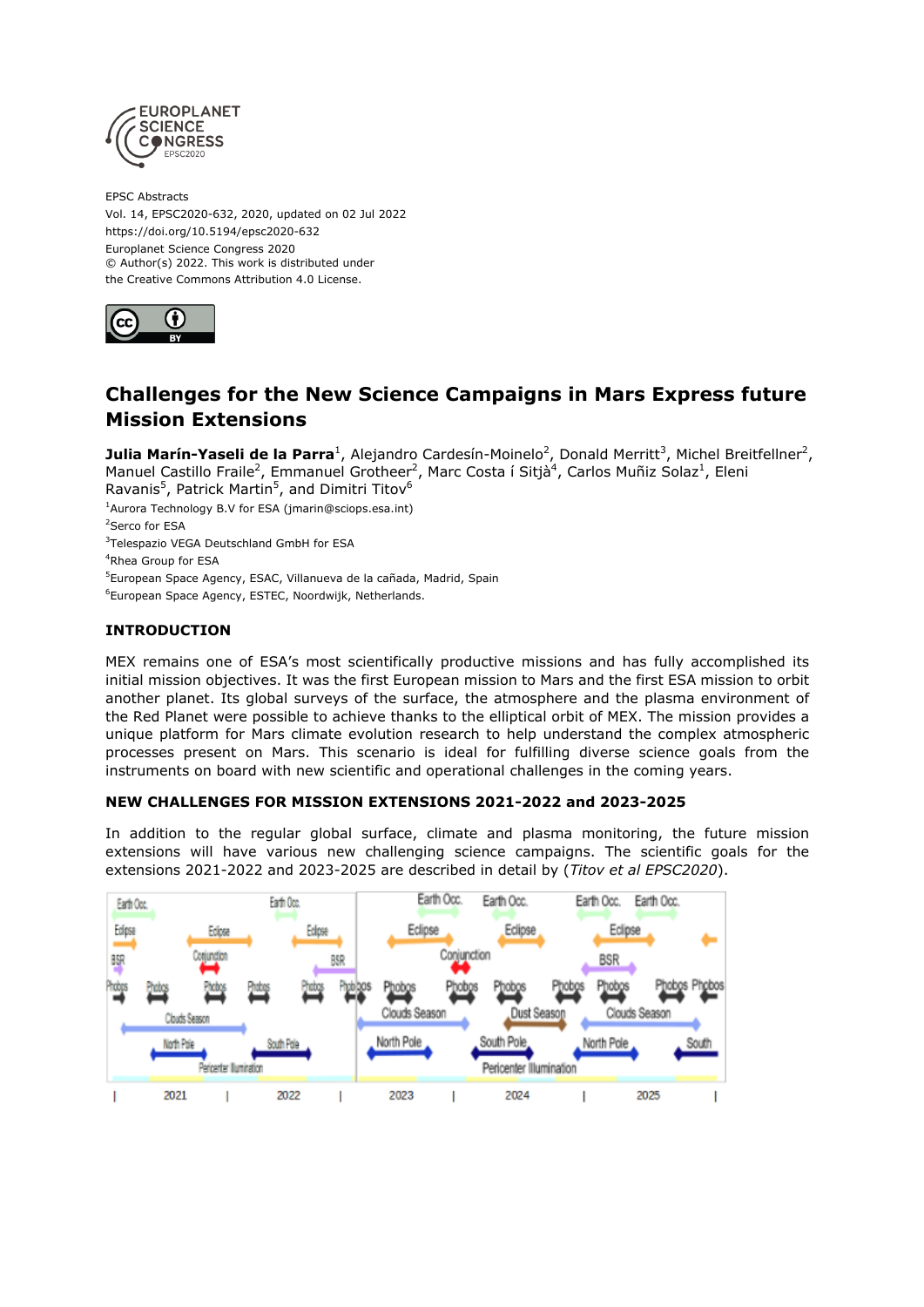Figure 1. Main scientific and operational seasons for Mars Express between 2021 and 2025

These are some of the new challenging objectives that are planned for the mission extensions :

- Hi-resolution observations of atmosphere & ionosphere
- First active plasma sounding at another planet (MARSIS/ASPERA)
- MEX/TGO inter-spacecraft occultation radio science
- **Ionosphere and plasma at Solar Maximum**
- Global topography (completion of colour & stereo imagery)
- Active & transient surface effects
- **Phobos observatios with full instrument suite**
- **Dint observations with TGO and Rosalind Franklin (RSP)**

With the successive confirmations of the Mars Express (MEX) mission extension, doors are opened to gather new science. New technological challenges appear in the Science Ground Segment (SGS) of the European Space Agency, which is characterized by its variability, flexibility and diversity.

#### **IMPLEMENTATION OF NEW SCIENCE OBSERVATIONS**

In this manuscript we present here various new observation campaigns that are defined to fulfil the scientific objectives of the new mission extensions and summarize the inventive modifications our team has made in order to continue with the flexibility in terms of planning the mission extensions.

Mars Express has a highly elliptical polar orbit that crosses the equatorial orbit of Phobos every 5~7 months (Figure 2 and *Witasse et al.2014*). During these seasons, several flyby campaigns are organized and all instruments are pointed to the moon with different observation requirements (illumination, distance, rotation rates, etc).



Figure 2. Illustration of Mars Express crossing Phobos orbit. Image taken by HRSC in November

2019, orbit 20076, at a distance of ~2400 km (ESA/DLR/FU Berlin).

A good example of new science campaigns are the new Local Time Scans, where the spacecraft is rotated (Figure 3) to cover a wide range of local times and longitudes in the same latitude region.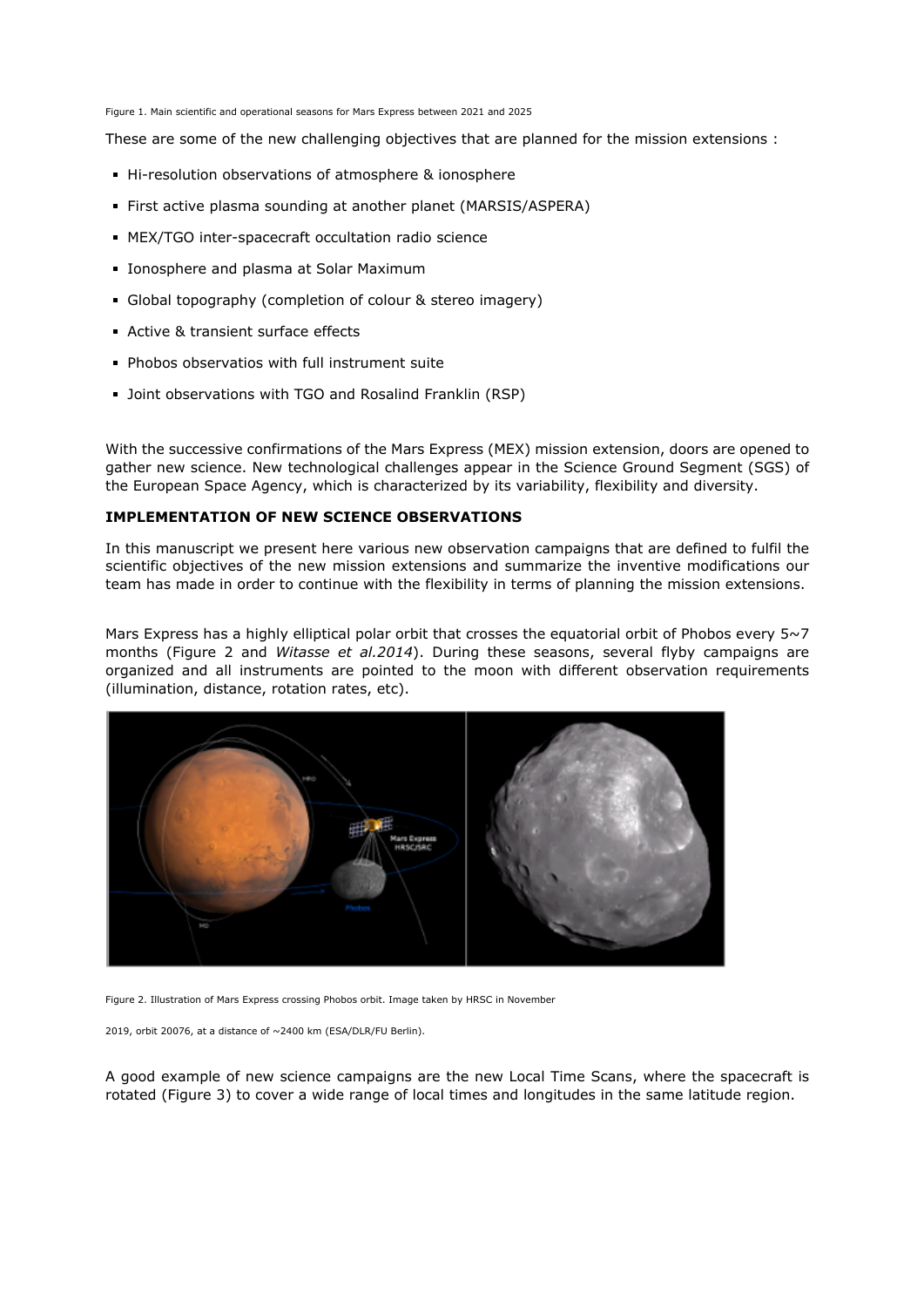

Figure 3. Mars Express Local Time Scans. Left: spacecraft is rotated along the scan direction,

perpendicular to the satellite motion. Right: three local time scans over Hellas planitia; red circles

show PFS field of view; colours represent illumination angle (cyan is dark around local morning,

yellow is brighter close to local noon). (Credit ESA/DLR/FU Berlin/MAPPS/J.Marín-Yaseli)

This Local Time Scanning campaign was created in 2019 based on a new request by the Planetary Fourier Spectrometer (PFS) to increase the local time coverage of the measurements to improve the climatic record, which was limited by the spacecraft trajectory. Based on this requirement, a new pointing type was defined to improve the local time coverage over certain regions of the planet. This new observation type is now used by all spectrometers (PFS, SPICAM, OMEGA) allowing for the identification of inter-diurnal variations in certain regions of interest, as shown for Hellas Planitia above.

New tests will be executed throughout summer 2020 to assess the performance of radio measurements at the exit of the earth occultations (Figure4). Although the operational concepts of ingress+egress occultations were formulated at the beginning of the mission, it was not until mid-2020 that the first campaigns were revised for execution. The egress occultations will bring the opportunity to observe wider latitude/longitude areas still uncovered by previous campaigns.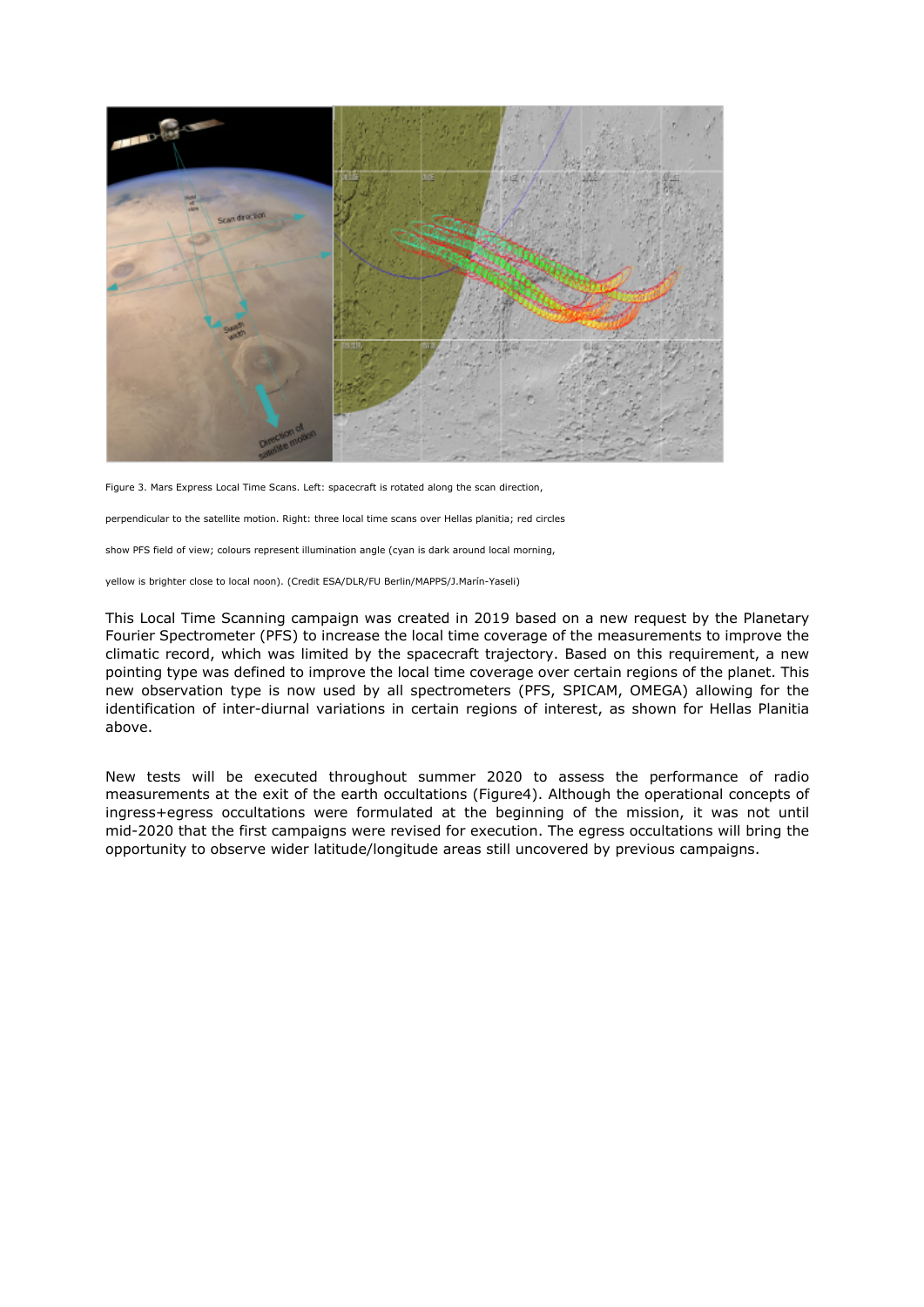

Figure 4. Radio Science ingress+egress occultations as seen from the Earth (left) and plotted against

latitude and true anomaly (right).

The first tests to carry out radio science communications between the two spacecraft are expected to start by the end of 2020 (Figure 5 and *Cardesín-Moinelo, et al. Icarus 2020*). The technical and scientific requirements for these new observations impose new challenges in the operations of the two missions. In particular, the preparation of the observations requires a long-term geometrical analysis of the pointing requirements and visibility opportunities between the two spacecraft, as well as detailed coordination between the scientific and technical teams for the configuration and execution of the measurements to ensure the correct data interpretation.